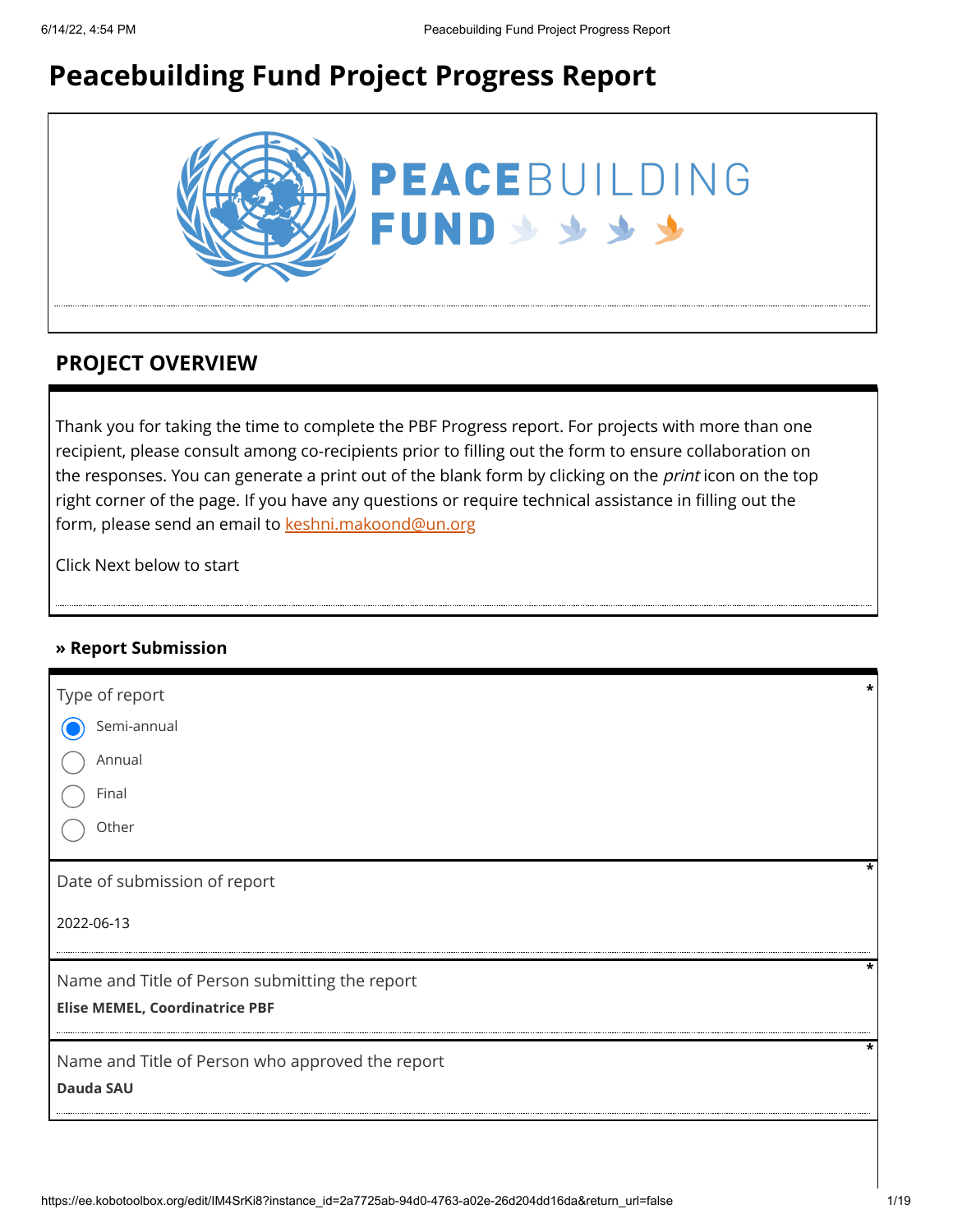| Have all fund recipients for this project contributed to the report?                                                                                                             | $\star$ |
|----------------------------------------------------------------------------------------------------------------------------------------------------------------------------------|---------|
| yes                                                                                                                                                                              |         |
| no                                                                                                                                                                               |         |
| Did PBF Secretariat review the report?                                                                                                                                           |         |
| If there is no PBF secretariat in country, please select "Not applicable". If there is a PBF secretariat, you should normally ensure that they<br>have an opportunity to review. |         |
| yes                                                                                                                                                                              |         |
| no                                                                                                                                                                               |         |
| Not Applicable                                                                                                                                                                   |         |

## **» Project Information and Geographical Scope**

| Is this a cross-border project?                                           |                           |                                 | * |
|---------------------------------------------------------------------------|---------------------------|---------------------------------|---|
| no<br>yes                                                                 |                           |                                 |   |
| Please select the geographical region in which the project is implemented |                           |                                 |   |
| Asia and the Pacific                                                      | Central & Southern Africa | East Africa                     |   |
| Europe and Central Asia                                                   | Global                    | Latin America and the Carribean |   |
| Middle East and North Africa                                              | West Africa               |                                 |   |
| Country of project implementation                                         |                           |                                 |   |
| Benin                                                                     | Burkina Faso              | Cote D'Ivoire                   |   |
| Gambia                                                                    | Guinea                    | Guinea-Bissau                   |   |
| Liberia                                                                   | Mali                      | Mauritania                      |   |
| Niger                                                                     | Nigeria                   | Senegal                         |   |
| Sierra Leone                                                              | Togo                      | Other, Specify                  |   |
|                                                                           |                           |                                 |   |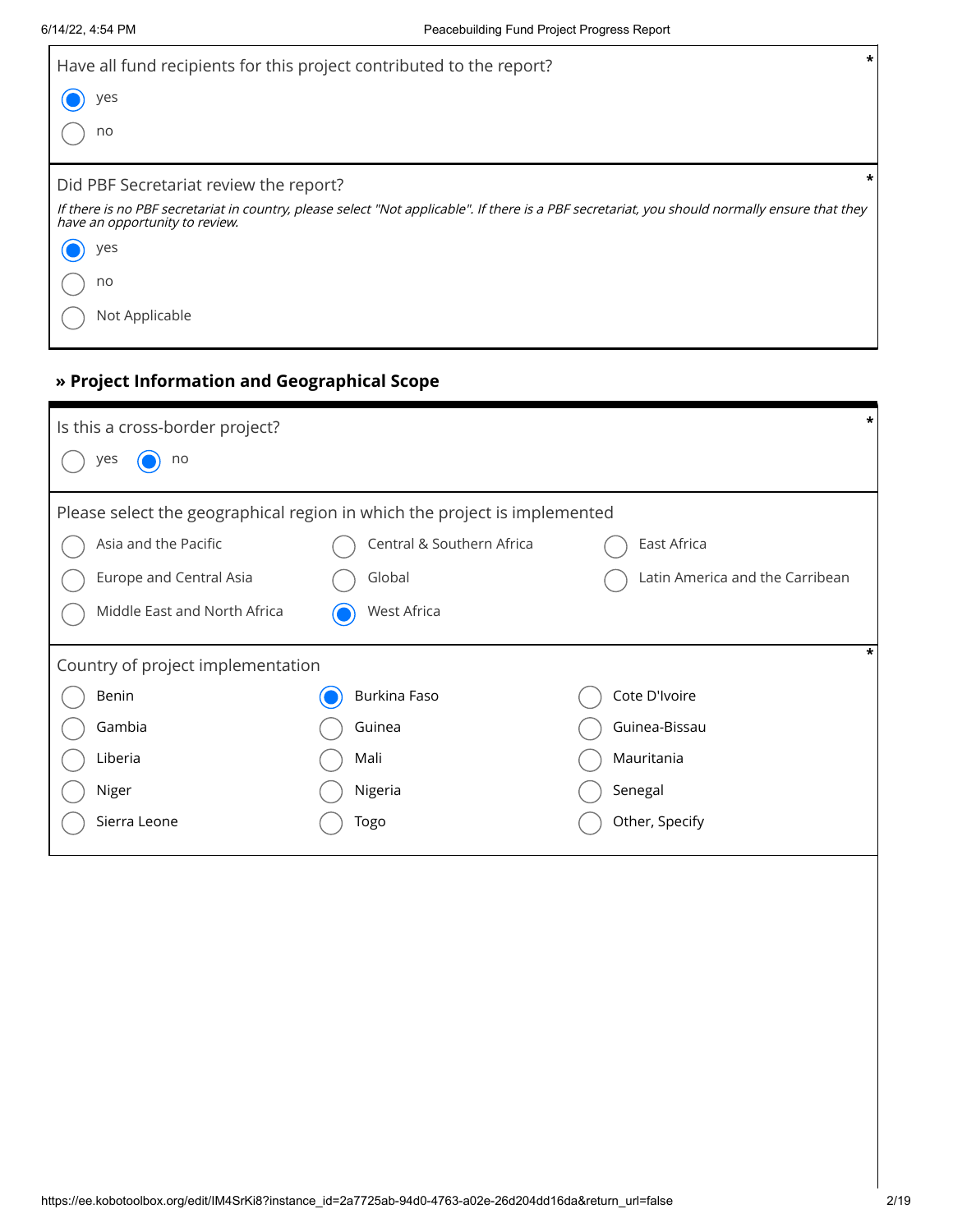| Project Title                                                                                                                                                                                                                                                | * |
|--------------------------------------------------------------------------------------------------------------------------------------------------------------------------------------------------------------------------------------------------------------|---|
| 00129742: Soigner les blessures invisibles des individus et communautés affectés par les conflits et les violences<br>pour la consolidation de la paix au Burkina Faso : Une approche intégrée santé mentale et soutien psychosocial axés<br>sur les jeunes. |   |
| 00105283: "Project on Strategic Advisory Support to the Governance of the Security Sector"                                                                                                                                                                   |   |
| 00118903: « Appui à la mobilisation des jeunes, acteurs de la cohésion sociale et de la paix dans les régions du<br>Centre Nord et du Sahel du Burkina Faso »                                                                                                |   |
| 00126871: Appui à la Coordination et au Suivi des Projets du Fonds pour la Consolidation de la Paix (PBF) au Burkina<br>Faso                                                                                                                                 |   |
| 00113590: Appui a la gestion pacific de conflits locaux dans les region du Sahel et du nord Burkina Faso                                                                                                                                                     |   |
| 00125450: Appui à la prévention des risques de détérioration de la cohésion sociale et de la paix dans le contexte de<br>la riposte à la COVID-19 aux points d'entrée et dans les lieux de détention au Burkina Faso                                         |   |
| 00129609: Appui au processus de réconciliation nationale au Burkina Faso                                                                                                                                                                                     |   |
| 00125570: Appui au renforcement de la Cohésion sociale dans la région du Centre-Nord                                                                                                                                                                         |   |
| 00128826: Appui stratégique à la réforme du secteur de la sécurité, Phase II                                                                                                                                                                                 |   |
| 00130026: Facilitation de l'accès à la terre et participation des jeunes à la prévention et la gestion des conflits<br>fonciers dans les régions de la Boucle du Mouhoun et des Hauts Bassins                                                                |   |
| 00125231: Prévention et gestion des conflits dans la Région de l'Est du Burkina Faso                                                                                                                                                                         |   |
| 00119319: Projet d'appui à la co consolidation de la paix et la cohésion sociale                                                                                                                                                                             |   |
| 00125640: Projet d'appui à la promotion, à la protection des jeunes défenseurs des droits de la personne des<br>Régions du Sahel, du Nord et de l'Est.                                                                                                       |   |
| 00115098: Projet d'appui a l'amelioration de la confiance entre l'administration, les forces de defense et de securite<br>(FDS) et les populations dans le Nord et le Sahel du Burkina Faso                                                                  |   |
| 00115126: Promotion de la culture de la paix et de la cohesion sociale dans les regions du Nord et du Sahel, Burkina<br>Faso                                                                                                                                 |   |
| Other, Specify                                                                                                                                                                                                                                               |   |
| <b>Project Start Date</b>                                                                                                                                                                                                                                    | * |
| 2022-01-06                                                                                                                                                                                                                                                   |   |
|                                                                                                                                                                                                                                                              |   |
| Project end Date                                                                                                                                                                                                                                             |   |
| 2023-07-06                                                                                                                                                                                                                                                   |   |
| Has this project received an extension?                                                                                                                                                                                                                      | * |
| YES, Cost Extension                                                                                                                                                                                                                                          |   |
| YES, No Cost Extension                                                                                                                                                                                                                                       |   |
| YES, Both Cost and No Cost extensions                                                                                                                                                                                                                        |   |
| NO, No Extensions                                                                                                                                                                                                                                            |   |
|                                                                                                                                                                                                                                                              |   |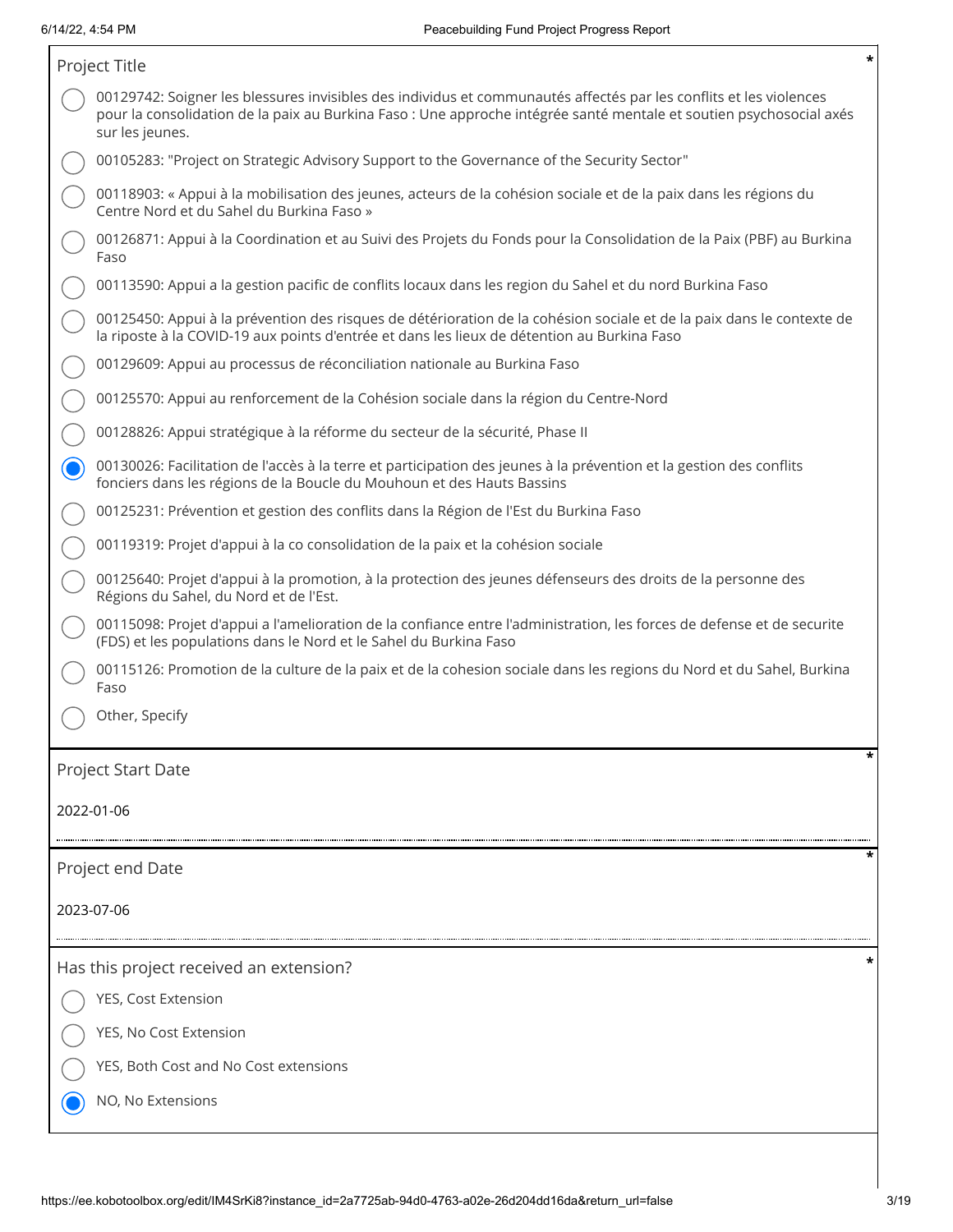| Will this project be requesting an extension?                      | $\ast$ |
|--------------------------------------------------------------------|--------|
| YES, Cost Extension                                                |        |
| YES, No Cost Extension                                             |        |
| YES, Both Cost and No Cost extensions                              |        |
| NO, No Extensions                                                  |        |
|                                                                    | *      |
| Is funding disbursed either into a national or regional trust fund |        |
| yes                                                                |        |
| no                                                                 |        |
|                                                                    |        |

# **Recipients**

| *<br>Is the lead recipient a UN agency or a non UN entity?                                        |
|---------------------------------------------------------------------------------------------------|
| UN entity                                                                                         |
| Non-UN Entity                                                                                     |
| Please select the lead recipient                                                                  |
| UNDP: United Nations Development Programme<br>IOM: International Organization for Migration       |
| UNICEF: United Nations Children's Fund                                                            |
| OHCHR: Office of the United Nations High Commissioner for Human Rights                            |
| UNWOMEN: United Nations Entity for Gender Equality and the Empowerment of Women                   |
| UNHCR: United Nations High Commissioner for Refugees<br>UNFPA: United Nations Population Fund     |
| FAO: Food and Agriculture Organization<br>WFP: World Food Programme                               |
| <b>UNHABITAT: United Nations Human Settlements Programme</b>                                      |
| UNESCO: United Nations Educational, Scientific and Cultural Organization                          |
| ILO: International Labour Organization<br><b>UNEP: United Nations Environment Programme</b>       |
| PAHO/WHO<br>WHO: World Health Organization                                                        |
| UNODC: United Nations Office on Drugs and Crime<br>UNCDF: United Nations Capital Development Fund |
| UNOPS: United Nations Office for Project Services                                                 |
| ITC: International Trade Centre<br>UNIDO: United Nations Industrial Development Organization      |
| <b>UNDPO</b><br>Other, Specify                                                                    |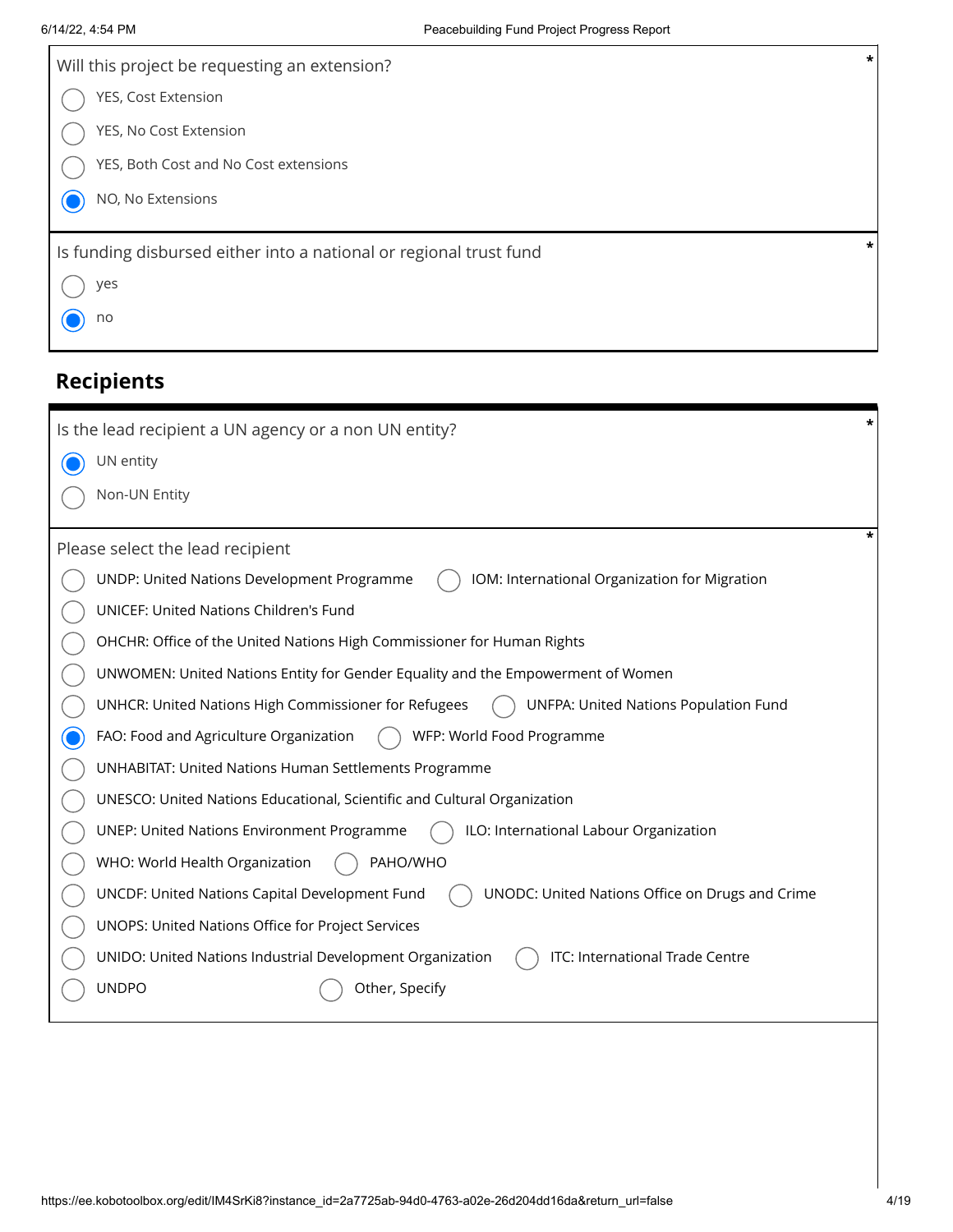| Are there other recipients for this project?                                                         | $\star$ |
|------------------------------------------------------------------------------------------------------|---------|
| No other recipients                                                                                  |         |
| Yes, other UN recipients only                                                                        |         |
| Yes, other non-UN recipients only                                                                    |         |
| Yes, both UN and non-UN recipients                                                                   |         |
| Please select other UN recipients recipients                                                         | ÷       |
| UNDP: United Nations Development Programme<br>IOM: International Organization for Migration          |         |
| <b>UNICEF: United Nations Children's Fund</b>                                                        |         |
| OHCHR: Office of the United Nations High Commissioner for Human Rights                               |         |
| UNWOMEN: United Nations Entity for Gender Equality and the Empowerment of Women                      |         |
| <b>UNFPA: United Nations Population Fund</b><br>UNHCR: United Nations High Commissioner for Refugees |         |
| FAO: Food and Agriculture Organization<br>WFP: World Food Programme                                  |         |
| <b>UNHABITAT: United Nations Human Settlements Programme</b>                                         |         |
| UNESCO: United Nations Educational, Scientific and Cultural Organization                             |         |
| ILO: International Labour Organization<br>UNEP: United Nations Environment Programme                 |         |
| PAHO/WHO<br>WHO: World Health Organization                                                           |         |
| UNCDF: United Nations Capital Development Fund<br>UNODC: United Nations Office on Drugs and Crime    |         |
| UNOPS: United Nations Office for Project Services                                                    |         |
| ITC: International Trade Centre<br>UNIDO: United Nations Industrial Development Organization         |         |
| UN Department of Peace Operations<br>Other, Specify                                                  |         |

# **Financial Reporting**

#### **» Delivery by Recipient**

**Please enter the total amounts in US dollars allocated to each recipient organization**

**Please enter the original budget amount, amount transferred to date and estimated expenditure by recipient.**

Please make sure you enter the correct amount. All values should be entered in **US Dollars**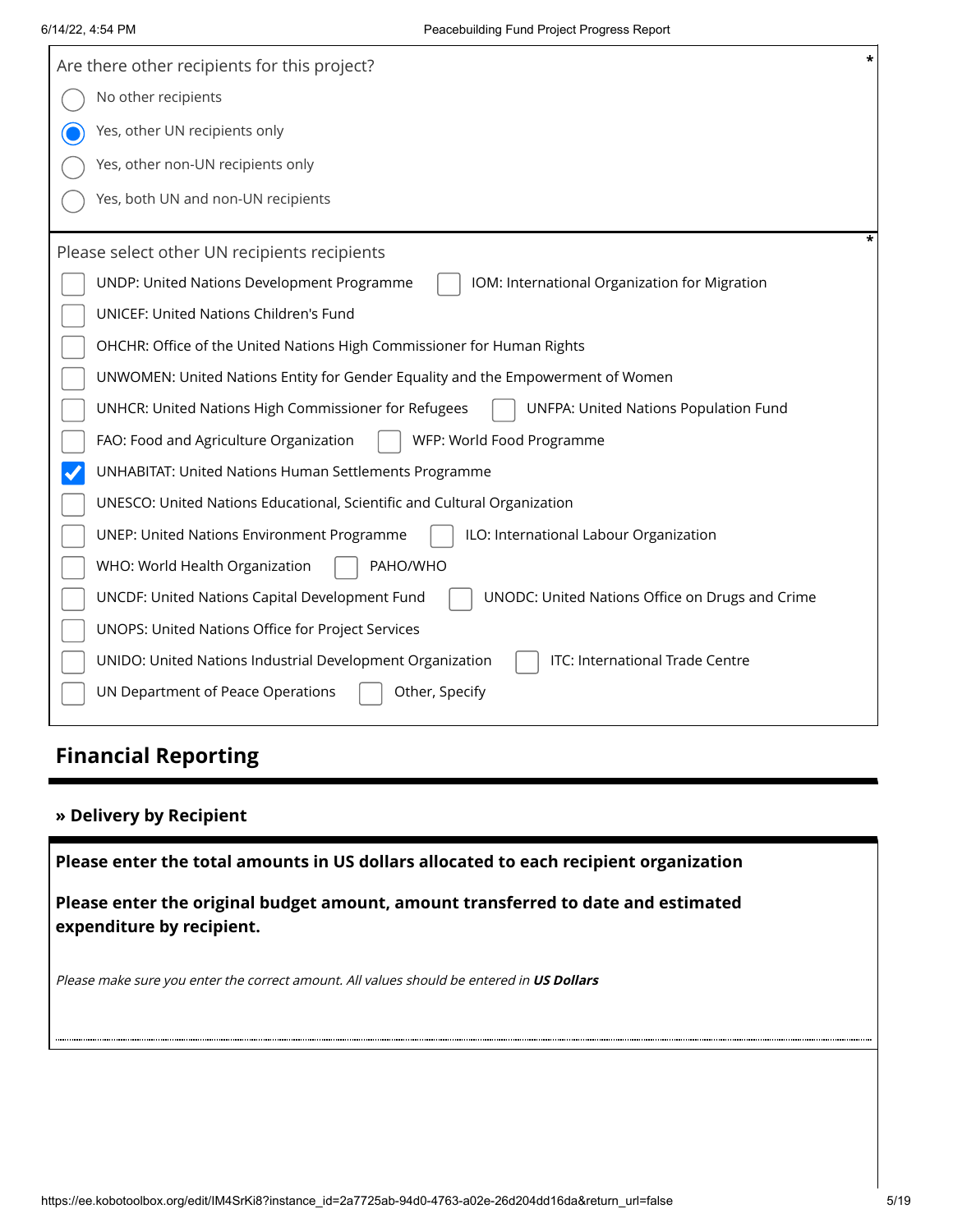| 6/14/22, 4:54 PM |  |
|------------------|--|
|                  |  |

Peacebuilding Fund Project Progress Report

| <b>Recipients</b><br><b>FAO: Food</b>                                                                          | <b>Total Project</b><br><b>Budget</b><br>(in US \$)<br>Please enter the total<br>budget as is in the<br>project document in US<br>Dollars<br>*<br>900000                                           | <b>Transfers to</b><br>date<br>(in US \$)<br>Please enter the total<br>amount transferred to<br>each recipient to date in<br>US Dollars<br>*<br>630000 | <b>Expenditure</b><br>to date<br>(in US \$)<br>Please enter the<br>approximate amount<br>spend to date in US<br>spent to date in US<br>86917 | Implementati<br>on rate as a<br>percentage of<br>total budget<br>(calculated automatically)<br>9.66% |
|----------------------------------------------------------------------------------------------------------------|----------------------------------------------------------------------------------------------------------------------------------------------------------------------------------------------------|--------------------------------------------------------------------------------------------------------------------------------------------------------|----------------------------------------------------------------------------------------------------------------------------------------------|------------------------------------------------------------------------------------------------------|
| and<br><b>Agriculture</b><br>Organizatio<br>n                                                                  |                                                                                                                                                                                                    |                                                                                                                                                        |                                                                                                                                              |                                                                                                      |
| <b>UNHABITAT:</b><br><b>United</b><br><b>Nations</b><br><b>Human</b><br><b>Settlements</b><br><b>Programme</b> | $\ast$<br>600000                                                                                                                                                                                   | *<br>420000                                                                                                                                            | *<br>64316                                                                                                                                   | 10.72 %                                                                                              |
| <b>TOTAL</b>                                                                                                   | 1500000                                                                                                                                                                                            | 1050000                                                                                                                                                | 151233                                                                                                                                       | I V.I<br>8%                                                                                          |
| Correct<br>» Gender-responsive Budgeting                                                                       | The approximate implementation rate as percentage of total project budget based on the values<br>entered in the above matrix is <b>10.08%</b> . Can you confirm that this is correct?<br>Incorrect |                                                                                                                                                        |                                                                                                                                              |                                                                                                      |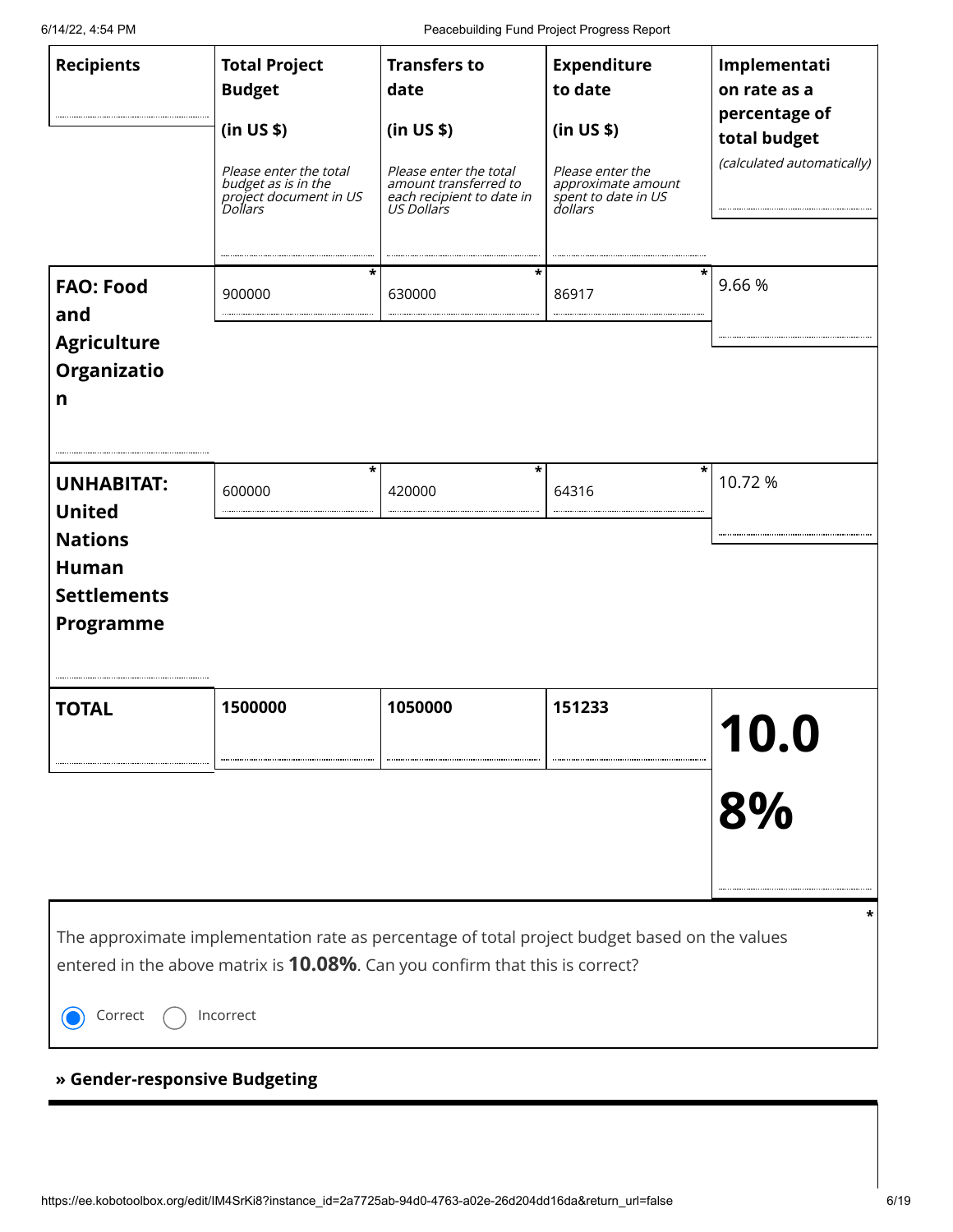| Indicate what <b>percentage (%)</b> of the budget contributes to gender equality or women's<br>empowerment (GEWE)?                                                                                                     |  |
|------------------------------------------------------------------------------------------------------------------------------------------------------------------------------------------------------------------------|--|
| 29.634                                                                                                                                                                                                                 |  |
| The dollar amount of the budget contributing to Gender Equality and Women's Empowerment (GEWE)<br>based on percentage entered above and total project budget is US \$ 444510. Can you confirm that<br>this is correct? |  |
| Correct<br>Incorrect                                                                                                                                                                                                   |  |
| Amount expended to date on efforts contributiong to gender equality or women's empowerment is<br><b>US \$44816.39.</b> Is this correct?                                                                                |  |
| Incorrect<br>Correct                                                                                                                                                                                                   |  |
| ATTACH PROJECT EXCEL BUDGET SHOWING CURRENT APPROXIMATE EXPENDITURE.<br>The templates for the budget are available here                                                                                                |  |
| Rapport financier_PBF-IRF-446_FAO-UNH_Mai 2022-20_9_4.xlsx                                                                                                                                                             |  |

# **Project Markers**

| Please select the Gender Marker Associated with this project                                                                                                                       |  |
|------------------------------------------------------------------------------------------------------------------------------------------------------------------------------------|--|
| Score 1 for projects that contribute in some way to gender equality, but not significantly (less than 30% of the total<br>budget for GEWE)                                         |  |
| Score 2 for projects that have gender equality as a significant objective and allocate between 30 and 79% of the total<br>project budget to GEWE                                   |  |
| Score 3 for projects that have gender equality as a principal objective and allocate at least 80% of the total project<br>budget to Gender Equality and Women's Empowerment (GEWE) |  |
|                                                                                                                                                                                    |  |
| Please select the Risk Marker Associated with this project                                                                                                                         |  |
| Risk marker $0 =$ low risk to achieving outcomes                                                                                                                                   |  |
| Risk marker 1 = medium risk to achieving outcomes                                                                                                                                  |  |
| Risk marker 2 = high risk to achieving outcomes                                                                                                                                    |  |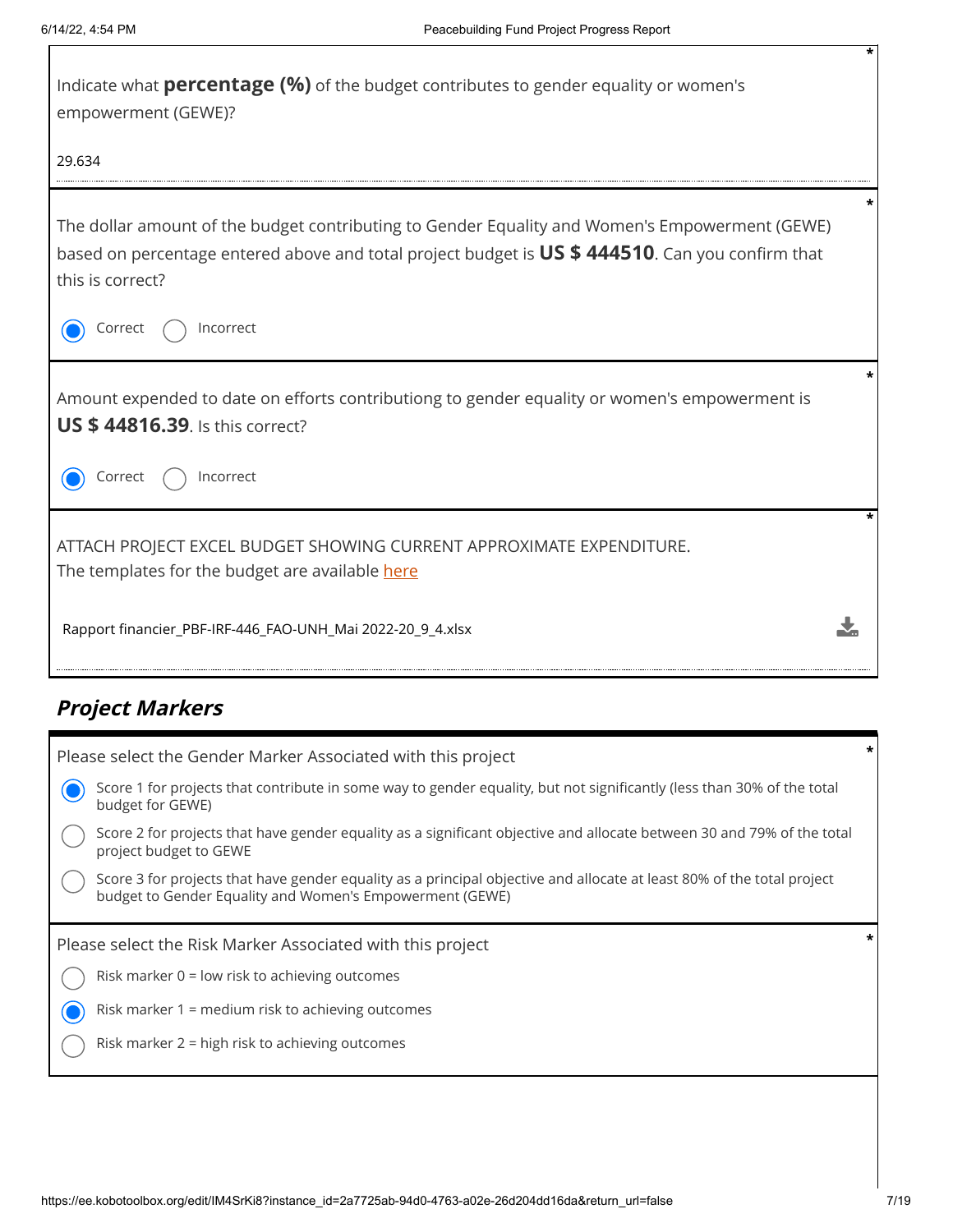| $\star$<br>Please select the PBF Focus Area associated with this project  |
|---------------------------------------------------------------------------|
| (1.1) Security Sector Reform                                              |
| (1.2) Rule of Law                                                         |
| (1.3) Demobilisation, Disarmament and Reintegration                       |
| (1.4) Political Dialogue                                                  |
| (2.1) National reconciliation                                             |
| (2.2) Democratic Governance                                               |
| (2.3) Conflict prevention/management                                      |
| (3.1) Employment                                                          |
| (3.2) Equitable access to social services                                 |
| (4.1) Strengthening of essential national state capacity                  |
| (4.2) Extension of state authority/Local Administration                   |
| (4.3) Governance of peacebuilding resources (including PBF Secretariats)  |
| *<br>Is the project part of one or more PBF priority windows?             |
| Select all that apply                                                     |
| Gender promotion initiative                                               |
| Youth promotion initiative                                                |
| Transition from UN or regional peacekeeping or special political missions |
| Cross-border or regional project                                          |
| None                                                                      |

# **PART I: OVERALL PROJECT PROGRESS**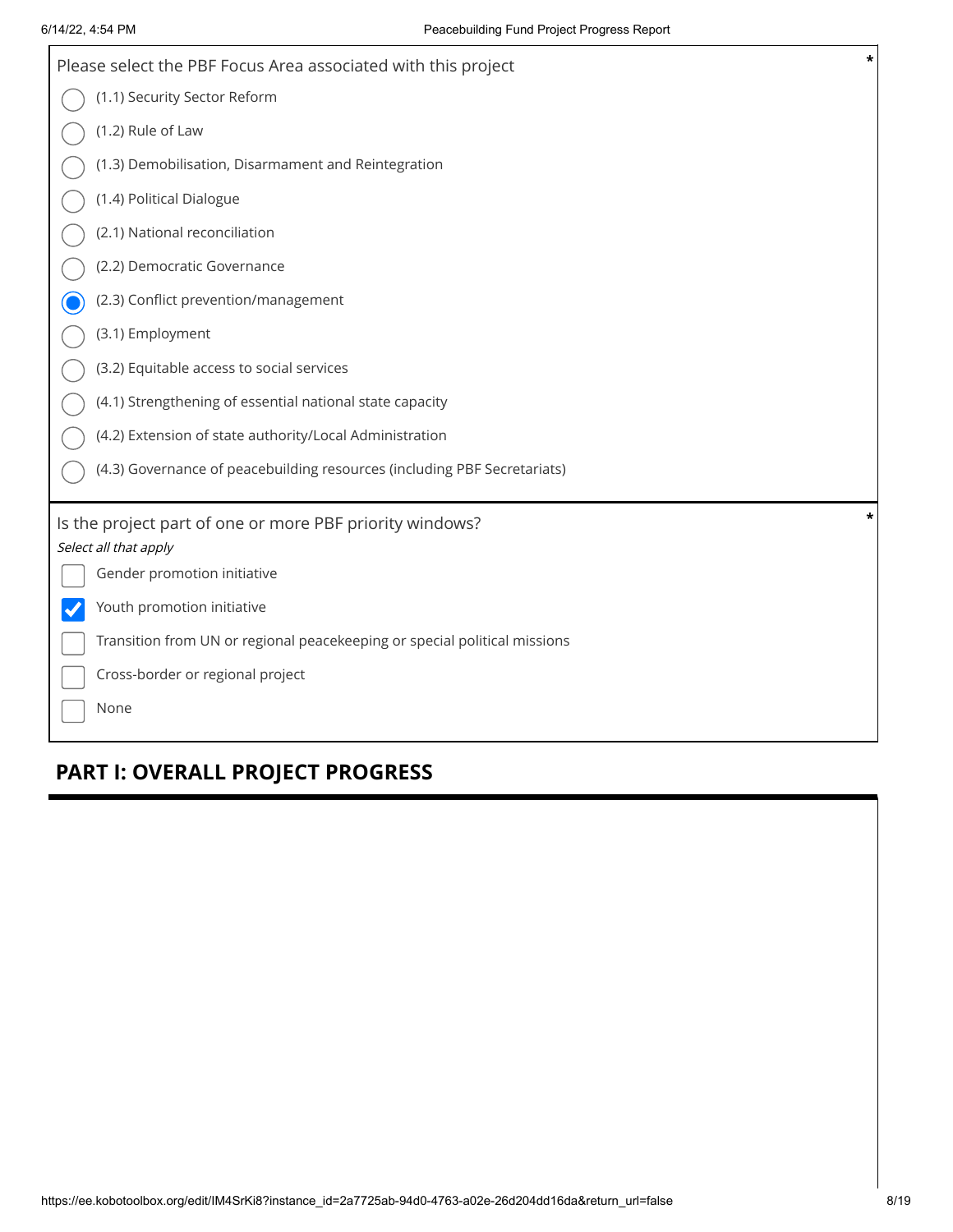NOTES FOR COMPLETING THE REPORT:

- Avoid acronyms and UN jargon, use general /common language.
- Report on what has been achieved in the reporting period, not what the project aims to do.
- **Be as concrete as possible. Avoid theoretical, vague or conceptual discourse.**
- Ensure the analysis and project progress assessment is gender and age sensitive.
- If relevant, please include any COVID-19 related considerations, adjustments and results and respond to section IV. **(This section is optional)**

Briefly outline the *status of the project* in terms of implementation cycle, including whether preliminary/preparatory activities have been completed (i.e. contracting of partners, staff recruitment, etc.)

Please limit your response to 1500 characters including spaces.

**Le projet a débuté dans un contexte politique marqué par le coup d'état militaire du 24 janvier 2022 qui a conduit à la dissolution des conseils municipaux et régionaux et une mise en place inachevée des Délégations Spéciales dans les communes et les régions dont celles ciblées par le projet. Cela a eu pour conséquence le démarrage tardif des activités du projet. Suspendues après le coup d'état, les activités préparatoires du projet ont repris en mi- mars 2022 et sont en cours de finalisation. Le point focal du projet au niveau du ministère de tutelle est désigné. L'atelier de planification annuelle du projet s'est tenue à Bobo-Dioulasso du 05 au 06 avril 2022. Un consultant a été recruté pour mener l'évaluation de base sur les conflits. Les TDRs de l'analyse des défis socio-économique au niveau rural et périurbain sont en cours d'élaboration. L'évaluation et la sélection des partenaires d'implémentation sont achevées. L'élaboration des protocoles d'accords avec les différents partenaires est en cours. Les rencontres d'information et de présentation du projet aux différents acteurs ainsi que les rencontres de cadrage et d'harmonisation des stratégies d'intervention avec les partenaires ont été organisées dans les régions ciblées. Ces rencontres se sont tenues à Dédougou du 27 au 28 avril 2022 puis à Bobo-Dioulasso du 05 au 06 mai 2022. La sélection des localités (communes, villages, sites) devant abriter les activités du projet a été finalisée lors des ateliers de cadrage.**

Summarize the main structural, institutional or societal level change the project has contributed to. This is not anecdotal evidence or a list of individual outputs, but a description of progress made toward the main purpose of the project

FOR PROJECTS WITHIN SIX MONTHS OF COMPLETION ONLY; (1500 character limit) **N/A**

## **PART II: RESULT PROGRESS BY PROJECT OUTCOME**

**\***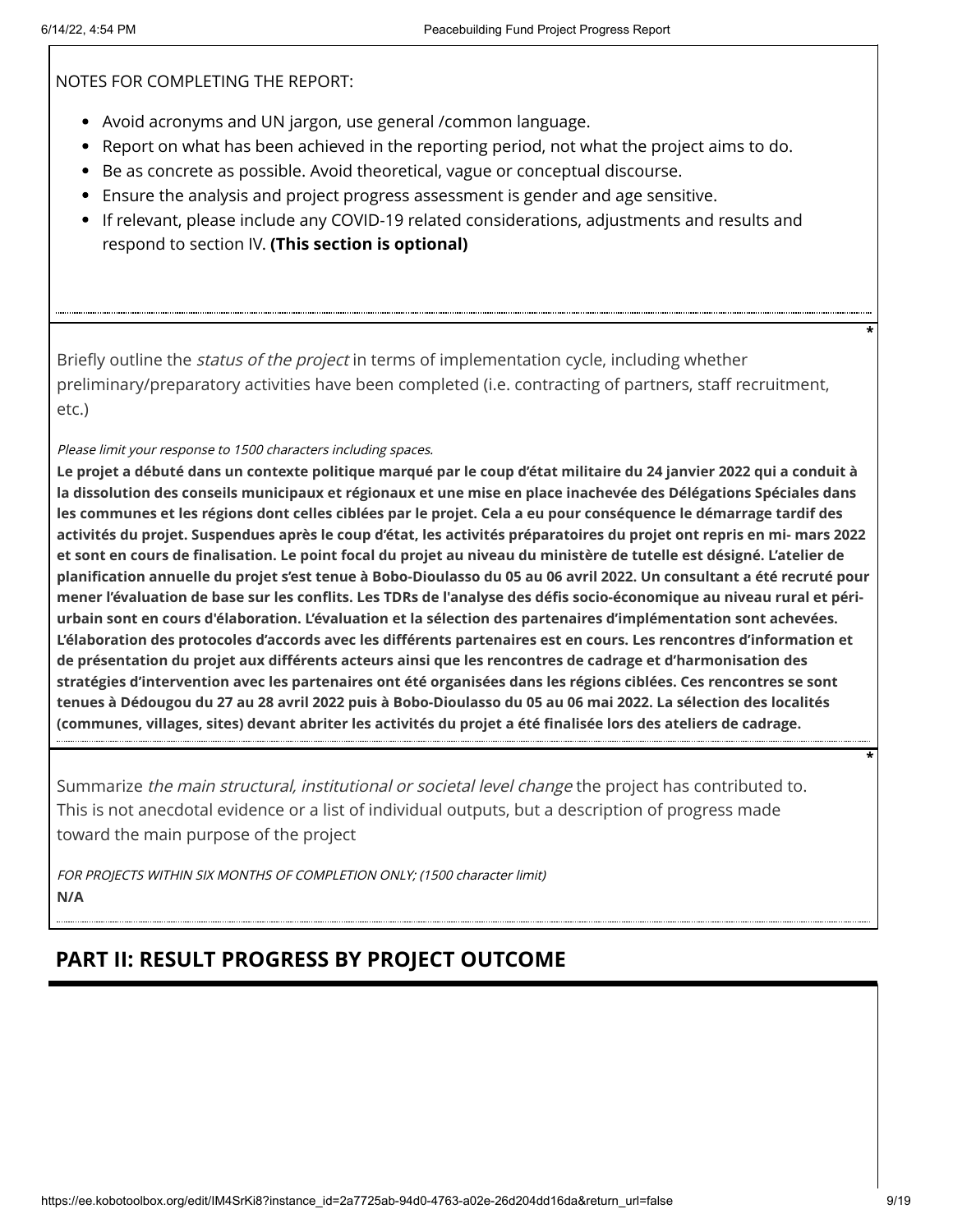Describe overall progress under each Outcome made during the reporting period (for June reports: January-June; for November reports: January-November; for final reports: full project duration). Do not list individual activities. If the project is starting to make/has made a difference at the outcome level, provide specific evidence for the progress (quantitative and qualitative) and explain how it impacts the broader political and peacebuilding context.

- "On track" refers to the timely completion of outputs as indicated in the workplan.
- "On track with peacebuilding results" refers to higher-level changes in the conflict or peace factors that the project is meant to contribute to. These effects are more likely in mature projects than in newer ones.

| How many OUTCOMES does this project have                                                                                                                                                                  |                                                                                                                     |   |                |             |  |     |   |              |                                                                                                                        |  |
|-----------------------------------------------------------------------------------------------------------------------------------------------------------------------------------------------------------|---------------------------------------------------------------------------------------------------------------------|---|----------------|-------------|--|-----|---|--------------|------------------------------------------------------------------------------------------------------------------------|--|
| $\mathbf{1}$                                                                                                                                                                                              | $\overline{2}$                                                                                                      | 3 | $\overline{4}$ | $5^{\circ}$ |  | 6 7 | 8 | more than 8. |                                                                                                                        |  |
|                                                                                                                                                                                                           | Please write out the project outcomes as they are in the project results framework found in the project<br>document |   |                |             |  |     |   |              |                                                                                                                        |  |
| Outcome 1:                                                                                                                                                                                                |                                                                                                                     |   |                |             |  |     |   |              | Les jeunes sont inclus dans les mécanismes locaux et participent à la prévention et à la gestion des conflits fonciers |  |
| Outcome 2:<br>Les investissements de stabilité socio-économique et de paix sont réalisés pour les jeunes, dans le respect de la<br>gestion durable du foncier et des planifications territoriales locales |                                                                                                                     |   |                |             |  |     |   |              |                                                                                                                        |  |
| Outcome 3:<br>Les capacités des acteurs locaux sont renforcées pour les processus inclusifs de gestion foncière et la planification<br>territoriale.                                                      |                                                                                                                     |   |                |             |  |     |   |              |                                                                                                                        |  |
| <b>Outcome 1:</b>                                                                                                                                                                                         |                                                                                                                     |   |                |             |  |     |   |              |                                                                                                                        |  |
| Les jeunes sont inclus dans les mécanismes locaux et participent à la prévention et à la gestion<br>des conflits fonciers                                                                                 |                                                                                                                     |   |                |             |  |     |   |              |                                                                                                                        |  |
| Rate the current status of the outcome progress<br>3. On Track with evidence of peacebuilding results<br>2. On Track<br>1. Off Track                                                                      |                                                                                                                     |   |                |             |  |     |   |              |                                                                                                                        |  |
|                                                                                                                                                                                                           |                                                                                                                     |   |                |             |  |     |   |              |                                                                                                                        |  |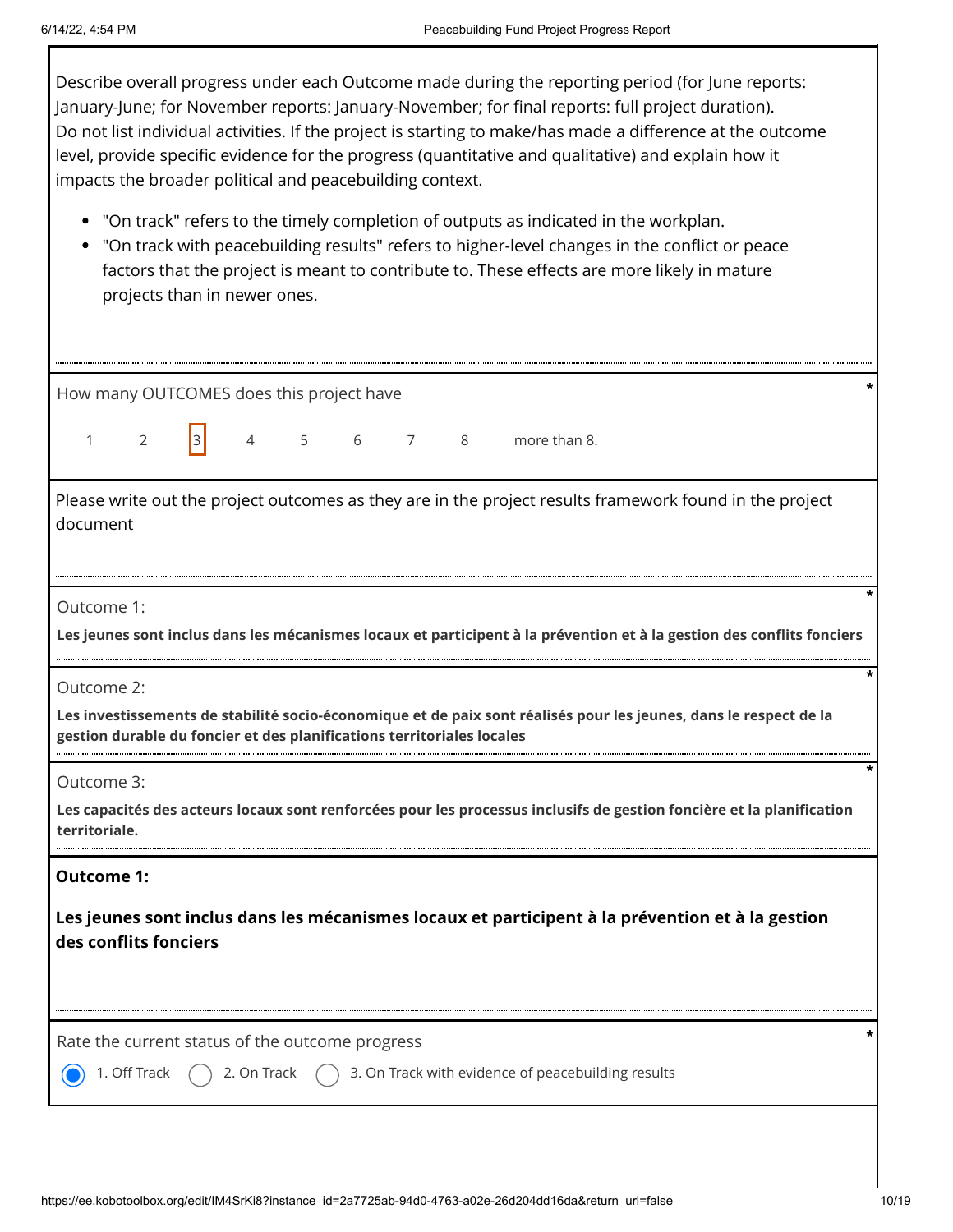#### Progress summary

Please limit your response to 3000 characters including spaces.

**Les ateliers de planification et de cadrage avec les acteurs locaux dans chacune des régions ont eu lieu en avril et mai 2022. Ces ateliers ont permis d'élaborer de manière inclusive et participative le plan de travail, le budget annuel y afférents la méthodologie d'implémentation de chaque activité ainsi que les différents acteurs à impliquer dans leur organisation. L'étude de référence sur les conflits a ainsi été réalisée à la suite de ces deux ateliers. De ce rapport découlera la cartographie des différentes structures et mécanismes de prévention et de gestion des conflits des localités ciblées, leur niveau de fonctionnalité et leurs besoins réels en renforcement de capacité. Le rapport provisoire de cette étude est en ce moment soumis par le consultant pour les amendements de l'équipe du projet avant présentation aux autres acteurs pour validation. Les actions renforcements de capacités et les autres initiatives prévues, pour contribuer à la participation effective et efficace des jeunes (hommes et femmes) à la prévention et la gestion des conflits, seront actualisées/ajustées et engagées sur la base des résultats validés de cette étude.**

Indicate any additional analysis on how Gender Equality and Women's Empowerment and/or Youth Inclusion and Responsiveness has been ensured under this Outcome

Please limit your response to 1500 characters including spaces.

**Les femmes et les jeunes ont été associés aux différents ateliers de planification et de cadre organisés. 8 représentants d'organisations de femmes et de jeunes et 4 représentants des Directions Régionales en charge de la jeunesse ont ainsi participé aux travaux de planification et de cadrage du projet.** 

**Lors des ateliers de cadrage, les cibles des différentes activités ainsi que les critères d'identification des cibles ont été définies. L'accent a été mis sur la stratégie d'implication et de participation effective des associations et mouvements de jeunesse dans les différentes structures qui seront mises en places/redynamisation. Un quota d'au moins10 jeunes par communes, soit 60 jeunes (hommes et femmes) seront ainsi impliqués et participeront aux activités des structures à mettre en place ou redynamisés. Les jeunes ont aussi été ciblés comme informateurs clés dans la collecte de données pour l'évaluation initiale sur les conflits.**

#### **Outcome 2:**

**Les investissements de stabilité socio-économique et de paix sont réalisés pour les jeunes, dans le respect de la gestion durable du foncier et des planifications territoriales locales**

Rate the current status of the outcome progress **\***

1. Off Track  $\bigcap$  2. On Track  $\bigcap$  3. On Track with evidence of peacebuilding results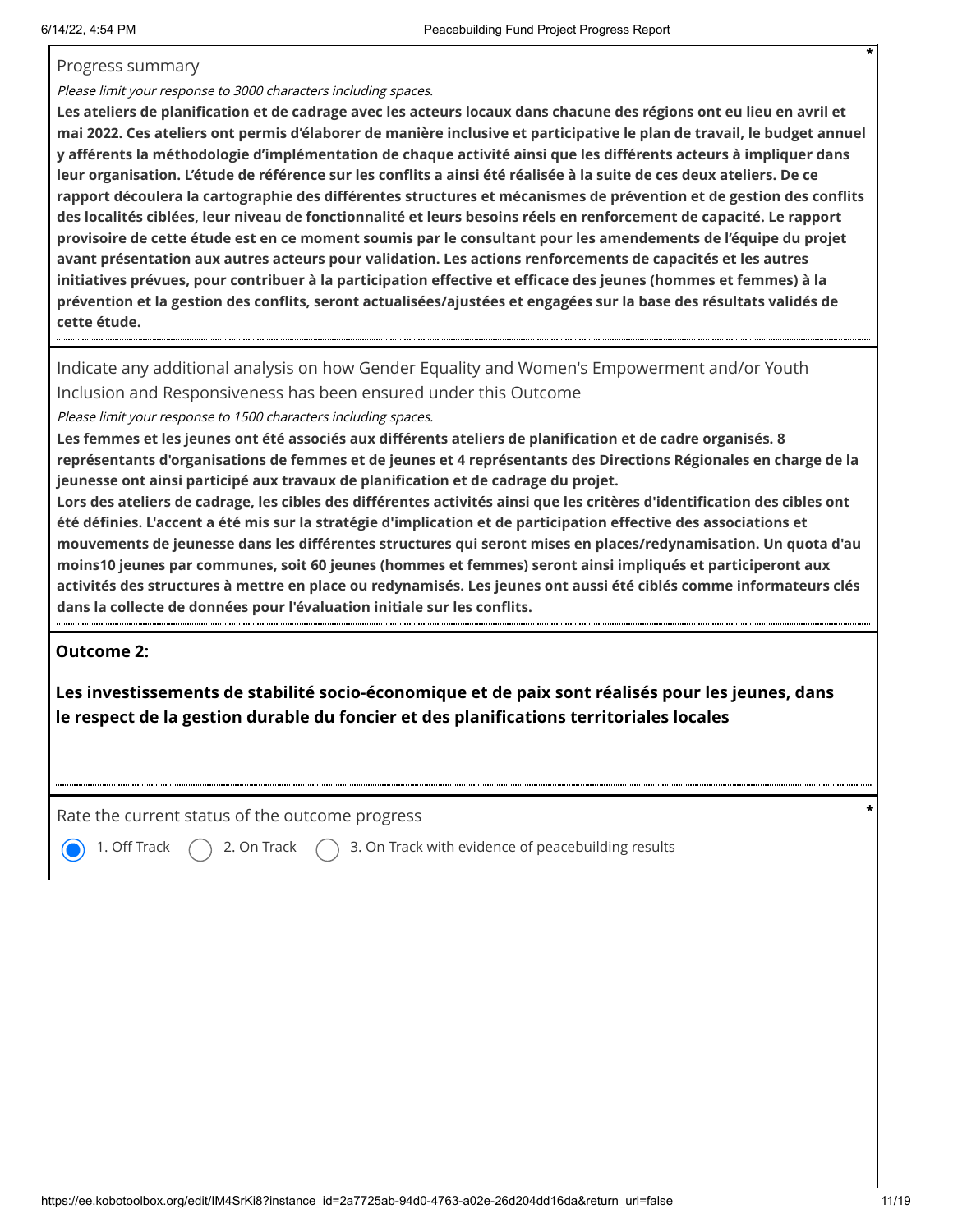Progress summary

Please limit your response to 3000 characters including spaces.

**Ce résultat connait un progrès limité. Les réalisations effectuées sont liées aux travaux de préparation en vue d'une mise en œuvre efficace et efficience des activités du projet. Les critères d'identification/ciblage des bénéficiaires ont été définies en collaboration avec les acteurs terrains. Les sites dégradés pouvant faire l'objet de restauration au profit des jeunes ont également été localisés. A l'issu de cet atelier des actions ont été prises pour l'élaboration des différents protocoles avec les partenaires techniques et opérationnels afin de diligenter le ciblage des bénéficiaires. Les autres actions administratives et logistiques (appels d'offres pour la sélection des fournisseurs des intrants et des prestataires pour les activités de « Cash for Work ») ont été effectués pour faciliter le démarrage immédiat de l'appui au bénéficiaire, une fois le ciblage achevé.**

Indicate any additional analysis on how Gender Equality and Women's Empowerment and/or Youth Inclusion and Responsiveness has been ensured under this Outcome

Please limit your response to 1500 characters including spaces.

**La stratégie d'inclusion des jeunes et des femmes a été élaborée avec les acteurs locaux, y compris les jeunes et les femmes, lors des différents ateliers de cadrage du projet. 100% des bénéficiaires de cette activités seront des jeunes et des femmes. Les femmes seront au moins 30%.**

**Outcome 3:**

**Les capacités des acteurs locaux sont renforcées pour les processus inclusifs de gestion foncière et la planification territoriale.**

Rate the current status of the outcome progress **\***

1. Off Track  $( )$  2. On Track  $( )$  3. On Track with evidence of peacebuilding results

Progress summary

Please limit your response to 3000 characters including spaces.

**Les activités de ce résultat sont prévues pour le deuxième et 3ème semestre du projet**

Indicate any additional analysis on how Gender Equality and Women's Empowerment and/or Youth Inclusion and Responsiveness has been ensured under this Outcome Please limit your response to 1500 characters including spaces. **N/A**

### **INDICATOR BASED PERFORMANCE ASSESSMENT**

**\***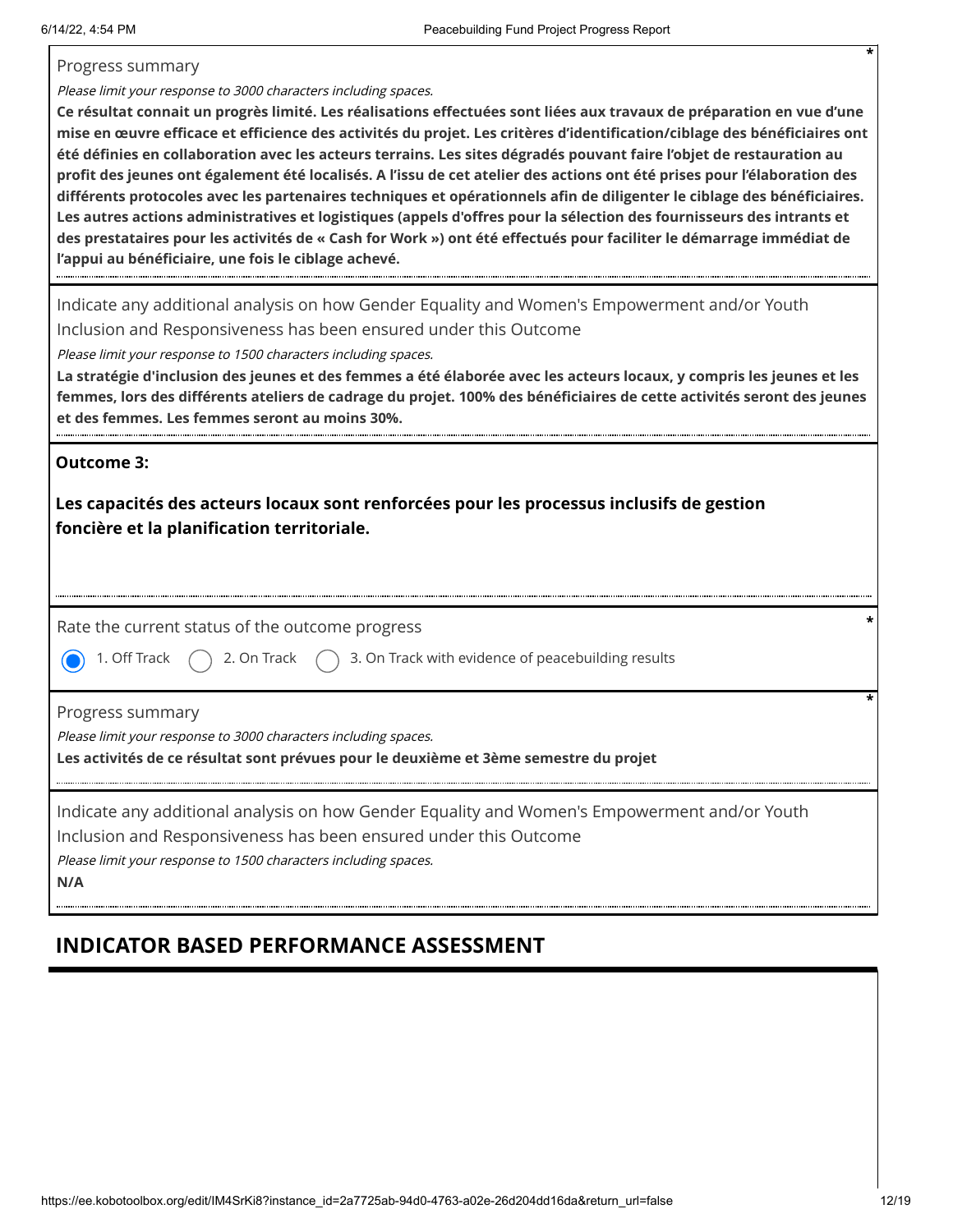Using the Project Results Framework as per the approved project document or any amendmentsprovide an update on the achievement of key indicators at the **outcome** level in the table below

- If an outcome has more than 3 indicators , select the 3 most relevant ones with most relevant progress to highlight.
- Where it has not been possible to collect data on indicators, state this and provide any explanation. Provide gender and age disaggregated data. (300 characters max per entry)

### **» Outcome 1: Les jeunes sont inclus dans les mécanismes locaux et participent à la prévention et à la gestion des conflits fonciers**

| Outcome<br>1<br> | Perform<br>ance<br>Indicator<br>S | Indicator<br><b>Baseline</b> | End of<br>Project<br>Indicator<br>Target | Indicator<br>Mileston<br>e | Current<br>Indicator<br>progress | Reasons<br>for<br>Variance<br>/ Delay<br>(if any)                                                                                                                                                                                                                                                                            |
|------------------|-----------------------------------|------------------------------|------------------------------------------|----------------------------|----------------------------------|------------------------------------------------------------------------------------------------------------------------------------------------------------------------------------------------------------------------------------------------------------------------------------------------------------------------------|
| 1.1              | # d'analyse<br>réalisé            | $\bf{0}$                     | 1                                        | 1                          | 1                                | Analyse en<br>cours de<br>réalisation.<br><b>Activité</b><br>retardée par<br>le<br>changement<br>dans les<br>structures<br>gouvernementale<br>et la<br>dissolution<br>des conseils<br>de<br>collectivités<br>territoriales et<br>le retard de<br>mise en place<br>des<br>délégations<br>spéciales des<br>communes<br>ciblées |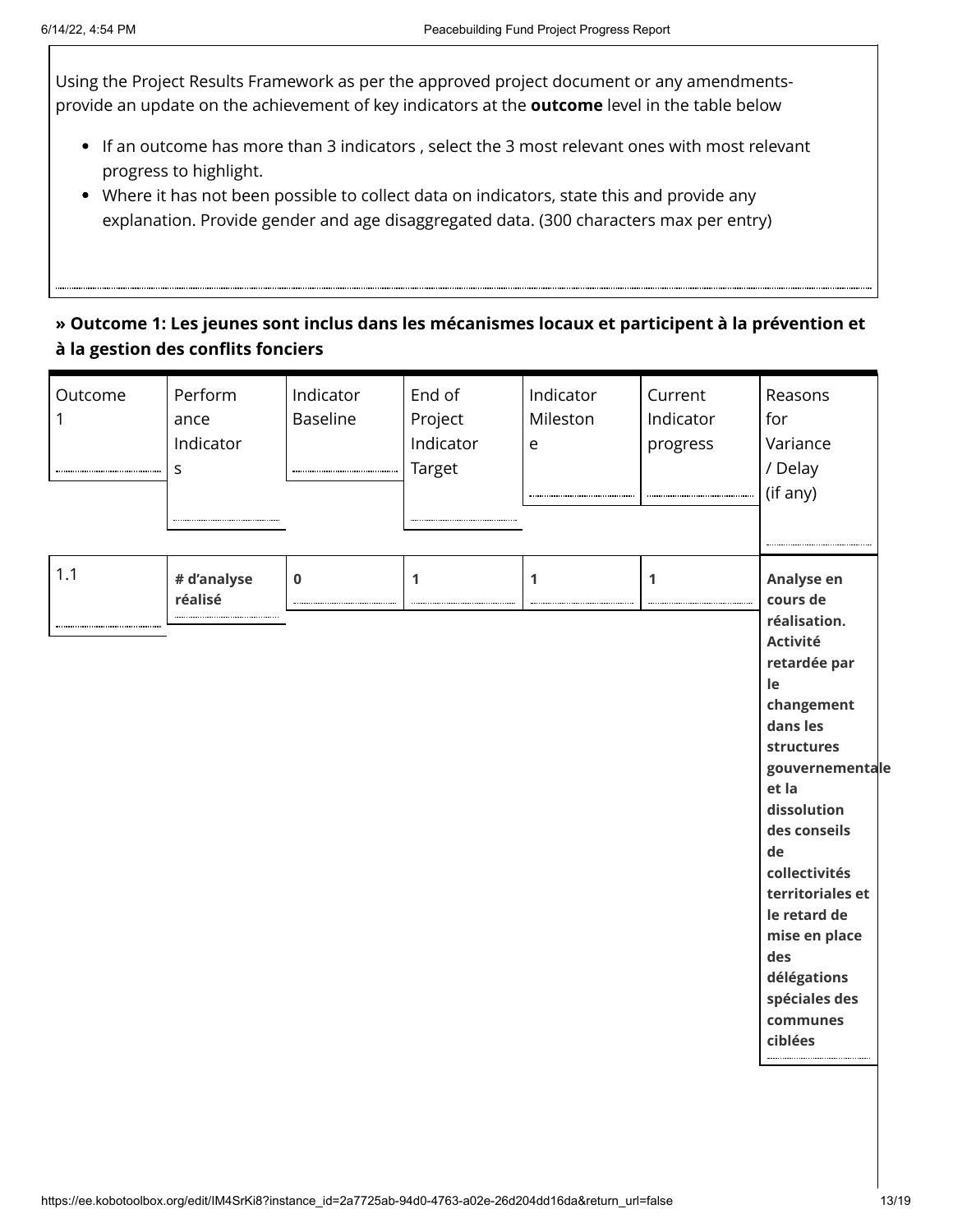| 1.2 | % de<br><b>structures</b><br>ayant inclus<br>des jeunes des<br>femmes et des                 | A déterminer | 30  | 0 | N/A | <b>Activité</b><br>prévue pour le<br>second<br>semestre |
|-----|----------------------------------------------------------------------------------------------|--------------|-----|---|-----|---------------------------------------------------------|
|     | jeunes dans<br>leur mode de<br>fonctionnement                                                |              |     |   |     |                                                         |
| 1.3 | % de<br>structures et<br>mécanismes<br>ayant établi et<br>suivant une<br>feuille de<br>route | A déterminer | 60% | 0 | N/A | <b>Activité</b><br>prévue pour le<br>second<br>semestre |

### **» Outcome 2: Les investissements de stabilité socio-économique et de paix sont réalisés pour les jeunes, dans le respect de la gestion durable du foncier et des planifications territoriales locales**

| Outcome<br>2 | Perform<br>ance<br>Indicator<br>S                       | Indicator<br><b>Baseline</b> | End of<br>Project<br>Indicator<br>Target | Indicator<br>Mileston<br>e | Current<br>Indicator<br>progress | Reasons<br>for<br>Variance<br>/ Delay<br>(if any)                                                                                                                                                       |
|--------------|---------------------------------------------------------|------------------------------|------------------------------------------|----------------------------|----------------------------------|---------------------------------------------------------------------------------------------------------------------------------------------------------------------------------------------------------|
| 2.1          | % de terres<br>dégradées<br>réhabilités/<br>récupérées  | $\bf{0}$                     | A déterminer                             | $\bf{0}$                   | $\mathbf 0$                      | La suspension<br>des conseils<br>des<br>collectivités<br>territoriales a<br>retardé les<br>activités de<br>démarrage du<br>projet et de<br>l'identification<br>des différents<br>sites à<br>réhabiliter |
| 2.2          | # de projet<br>communautaire<br>conçu par les<br>jeunes | $\bf{0}$                     | $\overline{2}$                           | $\bf{0}$                   | $\bf{0}$                         | <b>Activité</b><br>prévue pour<br>2023                                                                                                                                                                  |
| 2.3          |                                                         |                              |                                          |                            |                                  |                                                                                                                                                                                                         |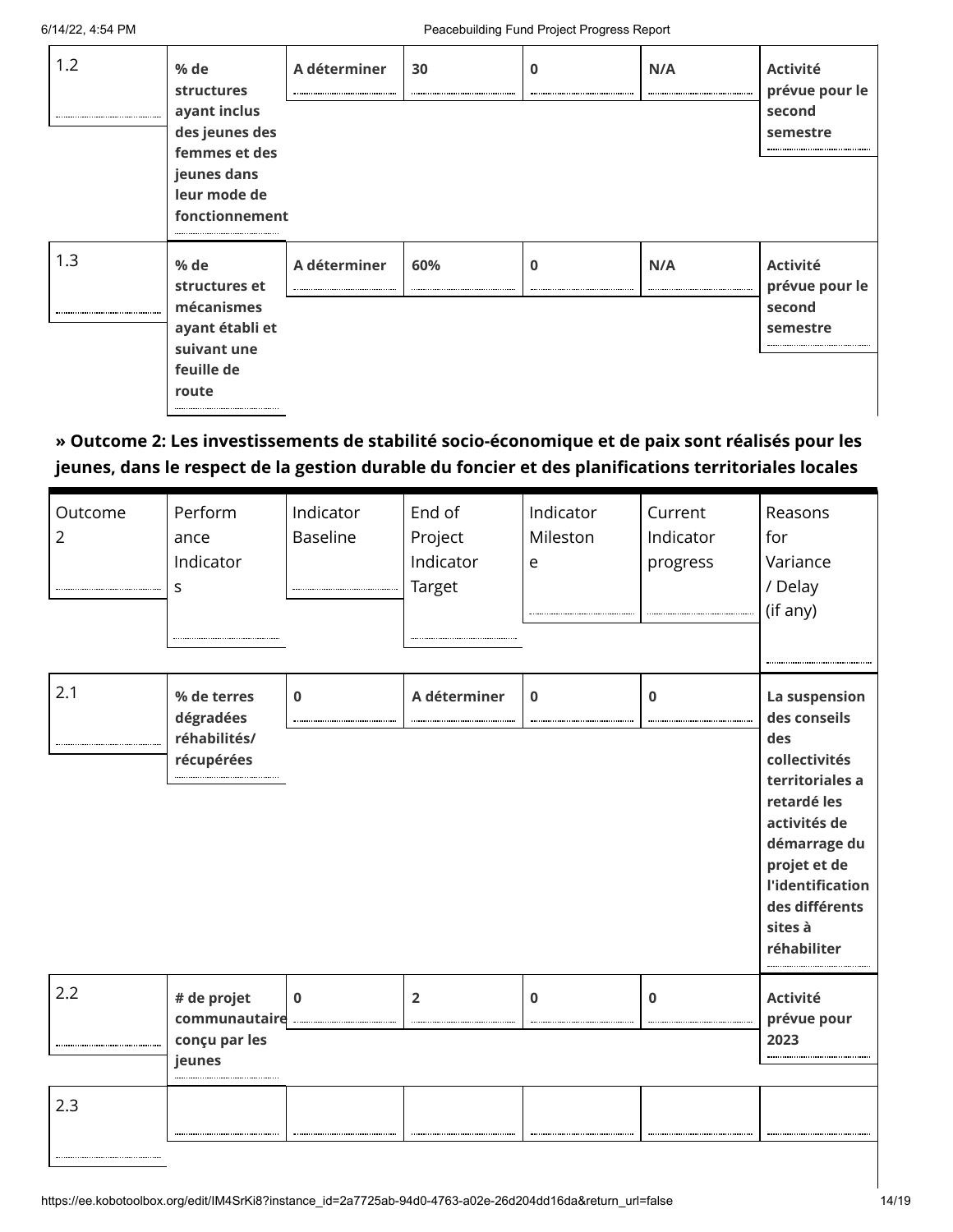### **» Outcome 3: Les capacités des acteurs locaux sont renforcées pour les processus inclusifs de gestion foncière et la planification territoriale.**

| Outcome<br>3 | Perform<br>ance<br>Indicator<br>S                                                                                                                                                                   | Indicator<br><b>Baseline</b> | End of<br>Project<br>Indicator<br><b>Target</b> | Indicator<br>Mileston<br>e | Current<br>Indicator<br>progress | Reasons<br>for<br>Variance<br>/ Delay<br>(if any)       |
|--------------|-----------------------------------------------------------------------------------------------------------------------------------------------------------------------------------------------------|------------------------------|-------------------------------------------------|----------------------------|----------------------------------|---------------------------------------------------------|
| 3.1          | % d'acteurs<br>formés ayant<br>améliorés leur<br>niveau de<br>connaissance<br>sur les<br>processus<br>inclusifs de<br>planification<br>territoriale et<br>les textes<br>régissant le<br>foncier     | $\bf{0}$                     | 70%                                             | 0                          | $\mathbf 0$                      | <b>Activité</b><br>prévue pour le<br>second<br>semestre |
| 3.2          | % d'autorités<br>municipales<br>formées ayant<br>améliorée leur<br>niveau de<br>connaissance<br>sur<br>planification<br>territoriale<br>intégrant<br>l'adaptation<br>au<br>changement<br>climatique | $\mathbf 0$                  | 70%                                             | 0                          | $\mathbf 0$                      | <b>Activité</b><br>prévue pour le<br>second<br>semestre |
| 3.3          | # des régions<br>qui profitent<br>des<br>expériences<br>du projet                                                                                                                                   | $\mathbf 0$                  | 3                                               | $\bf{0}$                   | $\mathbf 0$                      | <b>Activité</b><br>prévue pour<br>l'année<br>prochaine  |

# **PART III: Cross-Cutting Issues**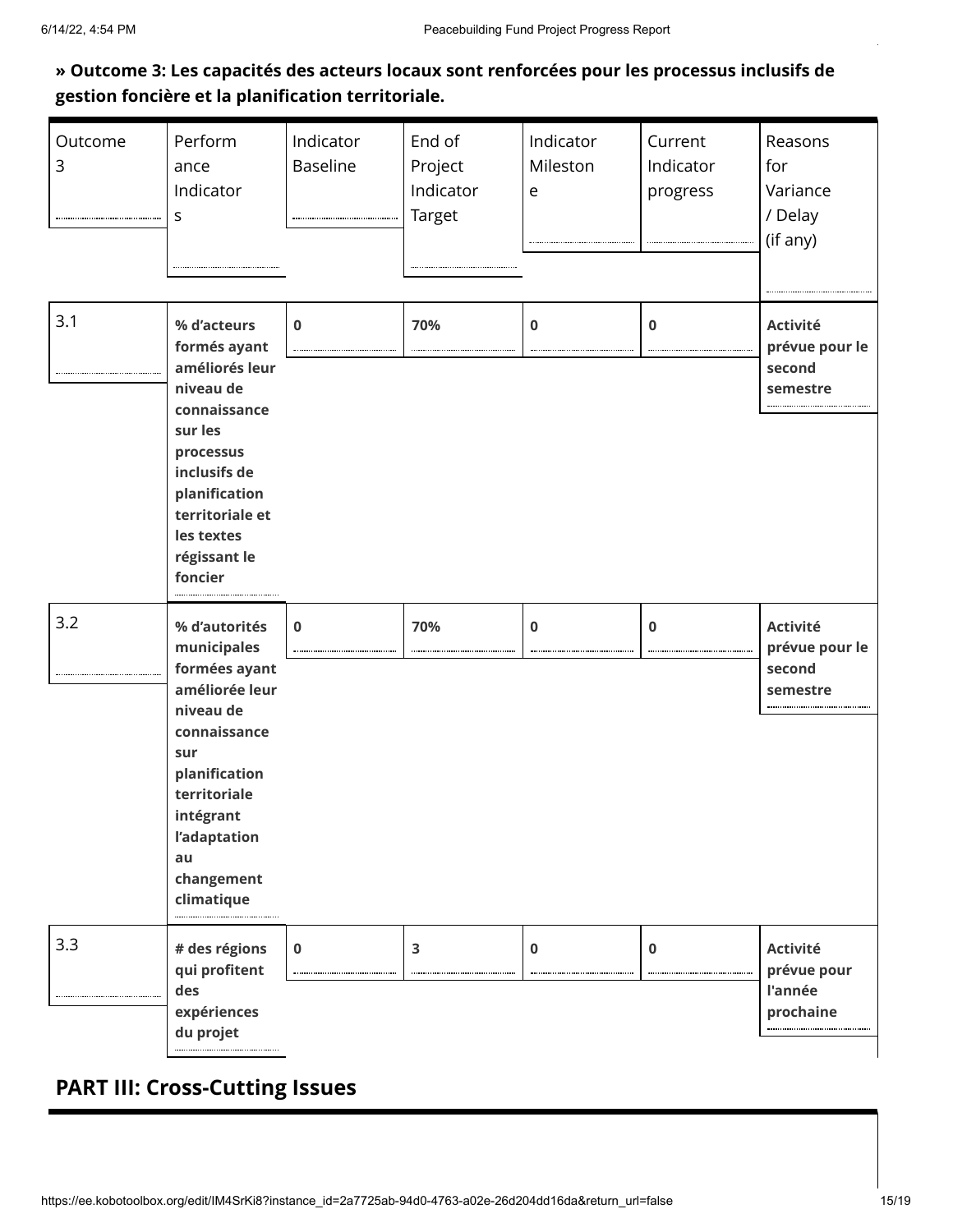Please indicate any significant project-related events anticipated in the next six months, i.e. national dialogues, youth congresses, film screenings, etc.

Please limit your response to 3000 characters including spaces.

**Organisation de causerie débats avec les jeunes sur le droit foncier, la gestion foncière et la gestion pacifique des conflits fonciers**

In a few sentences, explain whether the project has had a positive human impact. May include anecdotal stories about the project's positive effect on the people's lives. Include direct quotes where possible or weblinks to strategic communications pieces.

This is an optional question. You may leave it unanswered if not relevant(2000 character limit) **N/A**

You can also upload upto 3 files in various formats (picture files, powerpoint, pdf, video, etc..) to illustrate the human impact of the project **OPTIONAL**

File 1

#### **OPTIONAL**

Click here to upload file. (< 5MB)

File 2

#### **OPTIONAL**

Click here to upload file. (< 5MB)

File 3

**OPTIONAL**

Click here to upload file. (< 5MB)

You can also add upto 3 links to online resources which illustrate the human impact of the project **OPTIONAL**

Link 1

**OPTIONAL**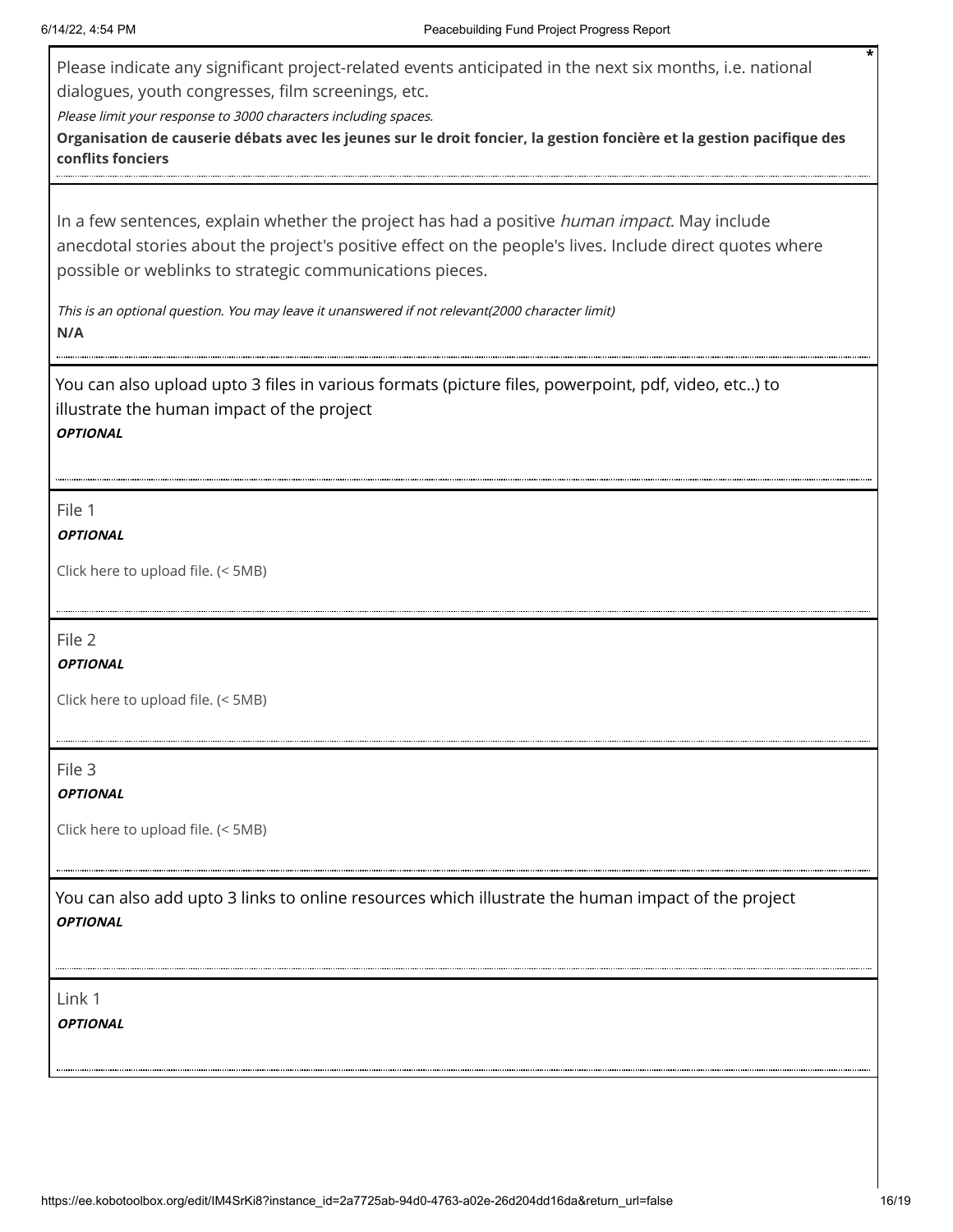$\mathbf{r}$ 

| Link 2          |
|-----------------|
| <b>OPTIONAL</b> |
|                 |
|                 |
| Link 3          |
| <b>OPTIONAL</b> |
|                 |
|                 |

## **» Monitoring**

| Please list monitoring activities undertaken in the reporting period<br>Please limit your response to 1000 characters including spaces.<br>Les activités de suivi menées ont concernées les ateliers de planification et de cadrage organisées. Il s'agissait de<br>suivre les feuilles de routes élaborées et la contribution des différents acteurs centraux, régionaux et locaux à la<br>réussite des activités. |  |
|---------------------------------------------------------------------------------------------------------------------------------------------------------------------------------------------------------------------------------------------------------------------------------------------------------------------------------------------------------------------------------------------------------------------|--|
| Do outcome indicators have baselines?<br>If only some of the outcome indicators have baselines, select 'yes'<br>ves<br>no                                                                                                                                                                                                                                                                                           |  |
| Please provide a brief description<br>Please limit your response to 3000 characters including spaces.<br>Rapport d'évaluation de référence en cours d'élaboration                                                                                                                                                                                                                                                   |  |
| Has the project launched perception surveys or other community-based data collection?<br>ves<br>no                                                                                                                                                                                                                                                                                                                  |  |

### **» Evaluation**

| Has an evaluation been conducted during the reporting period?                                                                                          | $\star$ |
|--------------------------------------------------------------------------------------------------------------------------------------------------------|---------|
| ves                                                                                                                                                    |         |
| no                                                                                                                                                     |         |
| Evaluation budget (in USD):                                                                                                                            |         |
| 40000                                                                                                                                                  |         |
| If project will end in next six months, describe the evaluation preparations<br>Please limit your response to 3000 characters including spaces.<br>N/A |         |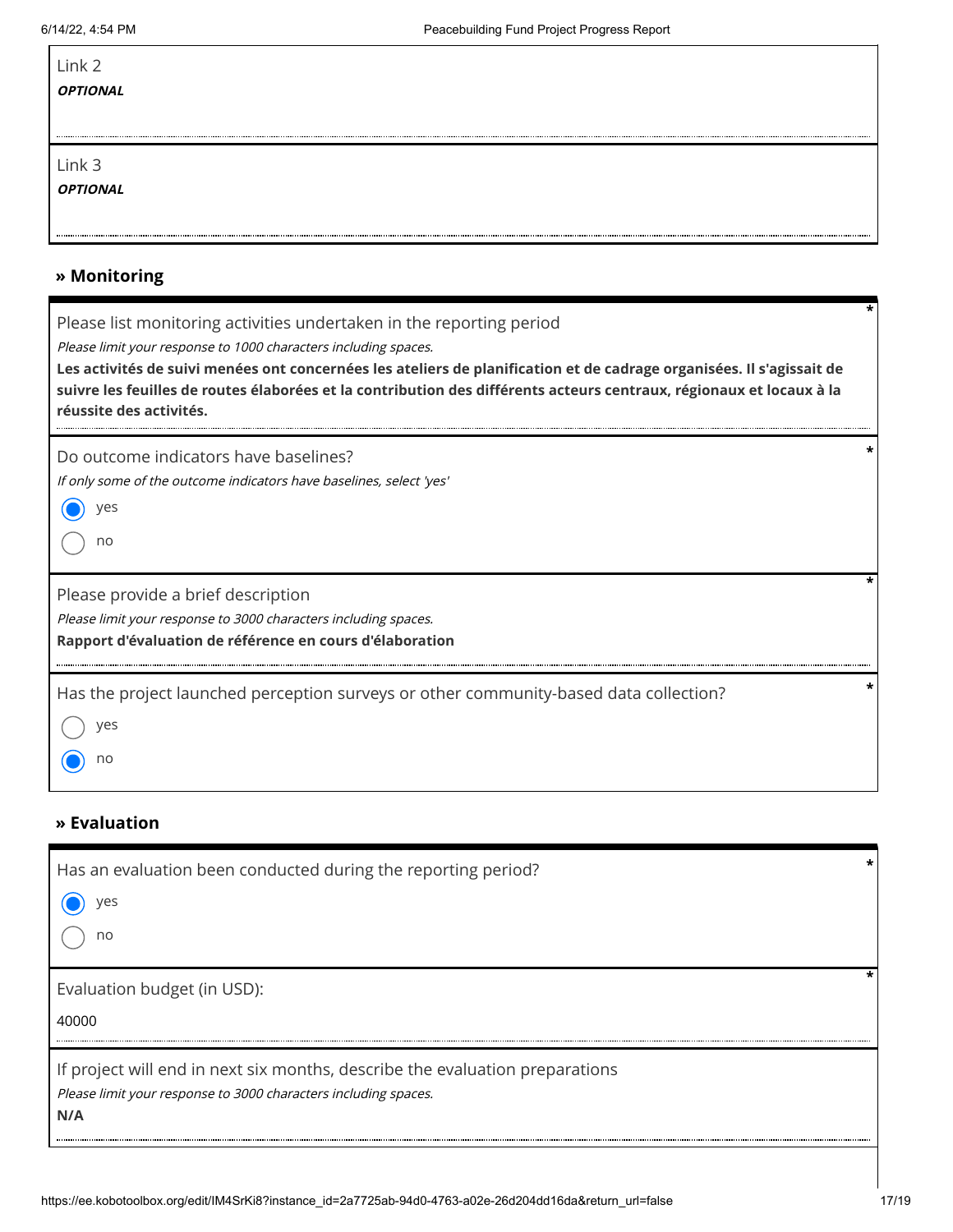### **» Catalytic Effect**

| Catalytic Effect (financial): Has the project led to additional funding from other sources?<br>yes<br>no                                                                                                       | $\star$ |
|----------------------------------------------------------------------------------------------------------------------------------------------------------------------------------------------------------------|---------|
| Catalytic Effect (non-financial): Has the project enabled or created a larger or longer-term<br>peacebuilding change to occur?<br>No catalytic effect<br>Some catalytic effect<br>Significant catalytic effect | *       |
| Very Significant catalytic effect<br>Don't Know                                                                                                                                                                |         |
| Too early to tell                                                                                                                                                                                              |         |

## **PART IV: COVID-19**

Please respond to these questions if the project underwent any monetary or non-monetary adjustments due to the COVID-19 pandemic.

This section is optional. You can leave it blank if not relevant

Monetary adjustments:

Please indicate the total amount in USD of adjustments due to COVID-19:

Non-monetary adjustments: Please indicate any adjustments to the project which did not have any financial implications:

Please limit your response to 3000 characters including spaces.